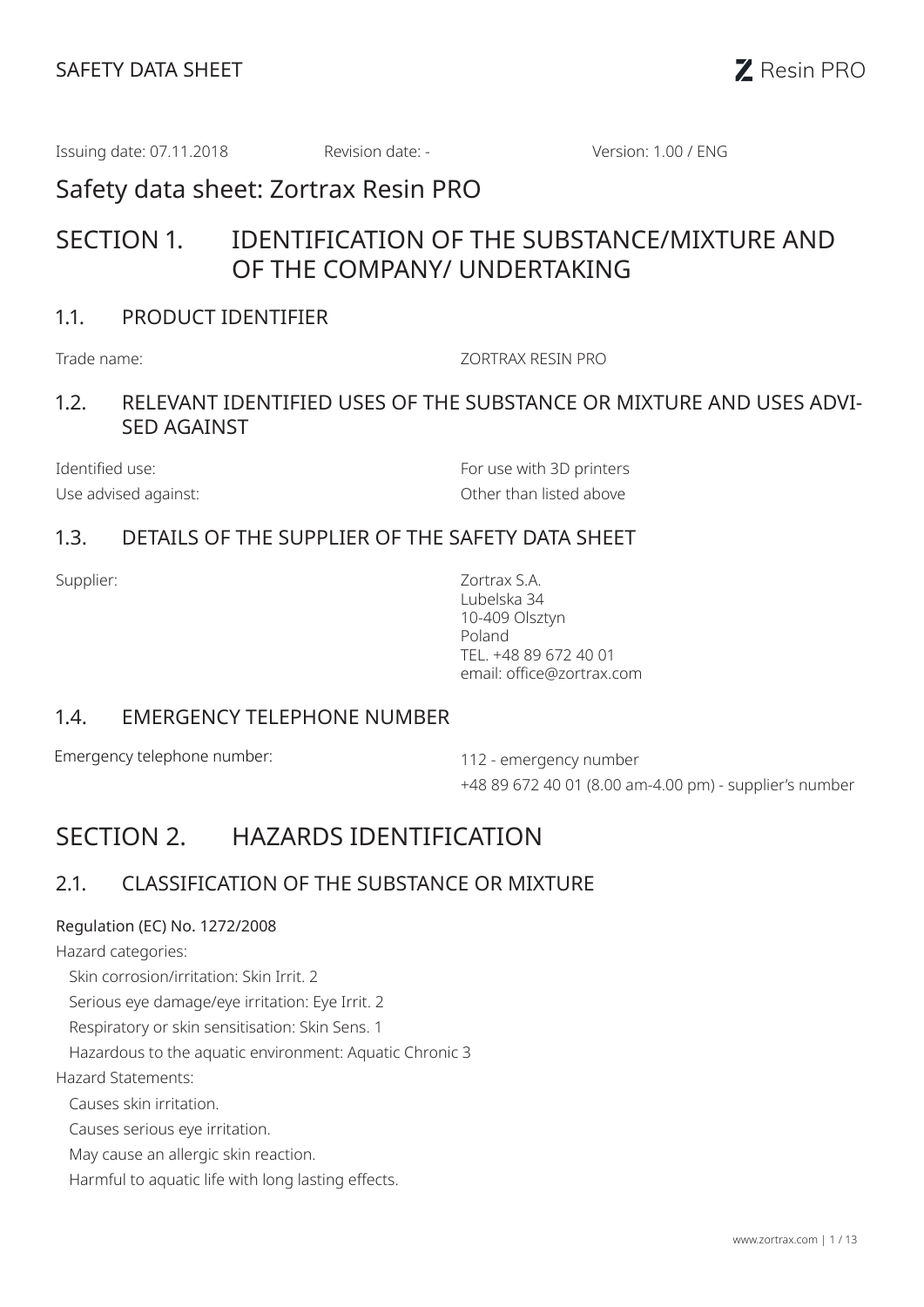## SAFETY DATA SHEET **SAFETY** DATA SHEET



#### 2.2. LABEL ELEMENTS

Regulation (EC) No. 1272/2008

#### Hazard components for labelling:

N,N'-(2,2-dimethylpropylidene)hexamethylenediamine hexamethylene diacrylate, hexane-1,6-diol diacrylate 2,2-bis(acryloyloxymethyl)butyl acrylate, trimethylolpropane triacrylate

Signal word:

Warning

Pictograms:



Hazard statements: H315 Causes skin irritation. H317 May cause an allergic skin reaction. H319 Causes serious eye irritation. H412 Harmful to aquatic life with long lasting effects.

#### Precautionary statements:

P102 Keep out of reach of children. P261 Avoid breathing dust/fume/gas/mist/vapours/spray. P280 Wear protective gloves/protective clothing/eye protection/face protection. P333+P313 If skin irritation or rash occurs: Get medical advice/attention. P337+P313 If eye irritation persists: Get medical advice/attention.

#### 2.3. OTHER HAZARDS

No information available

## SECTION 3. COMPOSITION/INFORMATION ON INGREDIENTS

#### 3.1. SUBSTANCES

Not applicable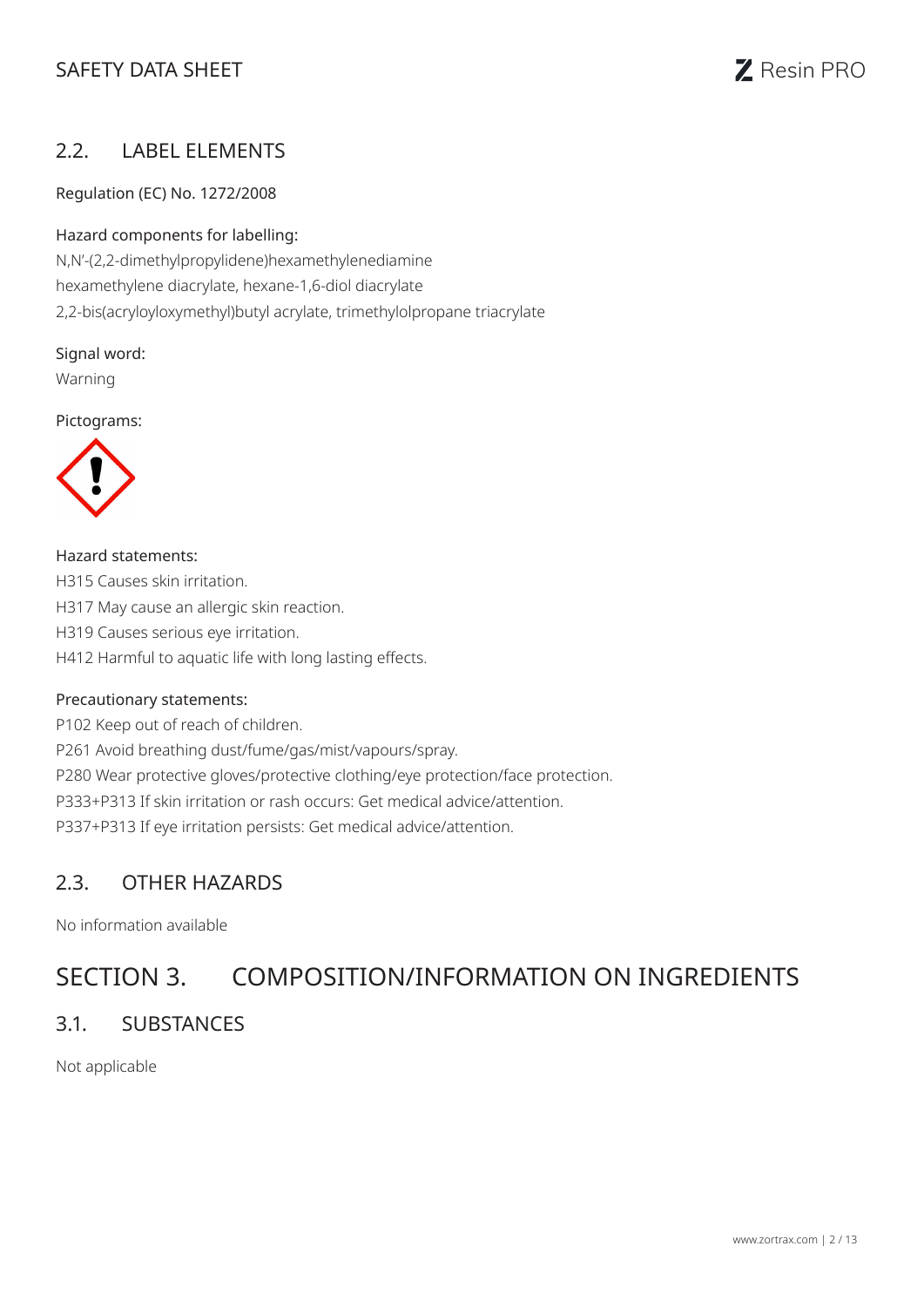## 3.2. MIXTURES

#### Hazardous components

| Name                                                                              | CAS                   | Content    | CLP classification      |
|-----------------------------------------------------------------------------------|-----------------------|------------|-------------------------|
|                                                                                   | EC                    | $%$ w/w    |                         |
|                                                                                   | Index No              |            |                         |
|                                                                                   | REACH Registration No |            |                         |
| methyl acetoacetate                                                               | 105-45-3              | $40 - 50$  | Eye Irrit. 2; H319      |
|                                                                                   | 203-299-8             |            |                         |
|                                                                                   | 607-137-00-0          |            |                         |
|                                                                                   | 01-2119451095-43      |            |                         |
| $N, N'-(2, 2-$                                                                    | 1000-78-8             | $25 - 35$  | Skin Irrit. 2, H315     |
| dimethylpropylidene)<br>hexamethylenediamine                                      | 401-660-6             |            | Skin Sens. 1, H317      |
|                                                                                   | 612-092-00-5          |            |                         |
|                                                                                   |                       |            |                         |
| hexamethylene diacrylate,<br>hexane-1,6-diol diacrylate                           | 13048-33-4            | $5 - 10$   | Skin Irrit. 2, H315     |
|                                                                                   | 235-921-9             |            | Eye Irrit. 2, H319      |
|                                                                                   | 607-109-00-8          |            | Skin Sens. 1, H317      |
|                                                                                   | 01-2119484737-22      |            |                         |
| bis[tributyl 4-(methylben-<br>zyl)ammonium] 1,5-naph-<br>thalenedisulfonate       | 160236-81-7           | $2 - 5$    | Acute Tox. 4, H332      |
|                                                                                   | 415-210-1             |            | Acute Tox. 4, H302      |
|                                                                                   | 612-195-00-5          |            | Eye Dam. 1, H318        |
|                                                                                   |                       |            | Aquatic Acute 1, H400   |
|                                                                                   |                       |            | Aquatic Chronic 1, H410 |
| Diphenyl(2,4,6-trimethyl-<br>benzoyl)phosphine oxide                              | 75980-60-8            | $0, 5 - 1$ | Repr. 2, H361f          |
|                                                                                   | 278-355-8             |            |                         |
|                                                                                   | 015-203-00-X          |            |                         |
|                                                                                   | 01-2119972295-29      |            |                         |
| 2,2-bis(acryloyloxymethyl)<br>butyl acrylate, trimethylol-<br>propane triacrylate | 15625-89-5            | < 1        | Skin Irrit. 2, H315     |
|                                                                                   | 239-701-3             |            | Eye Irrit. 2, H319      |
|                                                                                   | 607-111-00-9          |            | Skin Sens. 1, H317      |
|                                                                                   | 01-2119489896-11      |            |                         |

Full text of H and EUH statements: see section 16.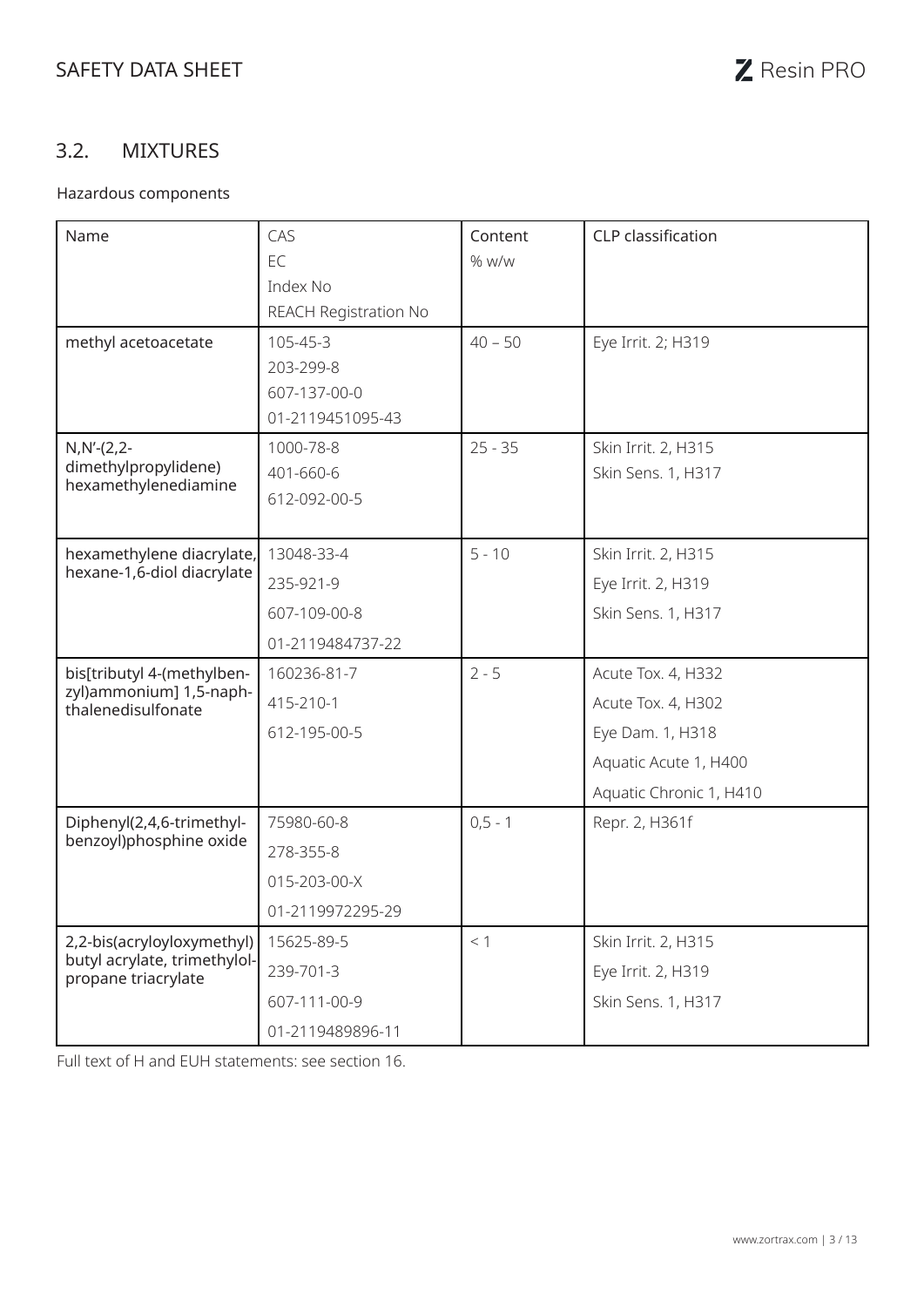# SECTION 4. FIRST AID MEASURES

### 4.1. DESCRIPTION OF FIRST AID MEASURES

| General information:     | If unconscious place in recovery position and seek medi-<br>cal advice. When in doubt or if symptoms are observed,<br>get medical advice. In case of allergic symptoms, espe-<br>cially in the breathing area, seek medical advice immedia-<br>tely.                           |
|--------------------------|--------------------------------------------------------------------------------------------------------------------------------------------------------------------------------------------------------------------------------------------------------------------------------|
| After inhalation:        | Provide fresh air. When in doubt or if symptoms are ob-<br>served, get medical advice. In the case of bluish discolo-<br>ration (lips, earlobes, finger nails) give oxygen as soon as<br>possible. If breathing is irregular or stopped, administer<br>artificial respiration. |
| After contact with skin: | After contact with skin, wash immediately with plenty of<br>water and soap. Take off immediately all contaminated<br>clothing and wash it before reuse. In case of skin reac-<br>tions, consult a physician. Call a doctor if you feel unwell.                                 |
| After contact with eyes: | Rinse immediately carefully and thoroughly with eye-bath<br>or water. Remove contact lenses, if present and easy<br>to do. Continue rinsing. Protect uninjured eye. Consult an<br>ophthalmologist.                                                                             |
| After ingestion:         | Do NOT induce vomiting. Call a physician immediately.                                                                                                                                                                                                                          |

### 4.2. MOST IMPORTANT SYMPTOMS AND EFFECTS, BOTH ACUTE AND DELAYED

No information available.

#### 4.3. INDICATION OF ANY IMMEDIATE MEDICAL ATTENTION AND SPECIAL TREAT-MENT NEEDED

Treat symptomatically.

## SECTION 5. FIREFIGHTING MEASURES

#### 5.1. EXTINGUISHING MEDIA

Suitable extinguishing media:  $\qquad \qquad \qquad$  Foam, extinguishing powder, carbon dioxide (CO<sub>2</sub>), sand, earth Unsuitable extinguishing media: Water

### 5.2. SPECIAL HAZARDS ARISING FROM THE SUBSTANCE OR MIXTURE

Do not inhale explosion and combustion gases. Heating causes rise in pressure with risk of bursting.

### 5.3. ADVICE FOR FIREFIGHTERS

Special protective equipment for firefighters: Wear a self-contained breathing apparatus and chemical protective clothing. Full protection suit.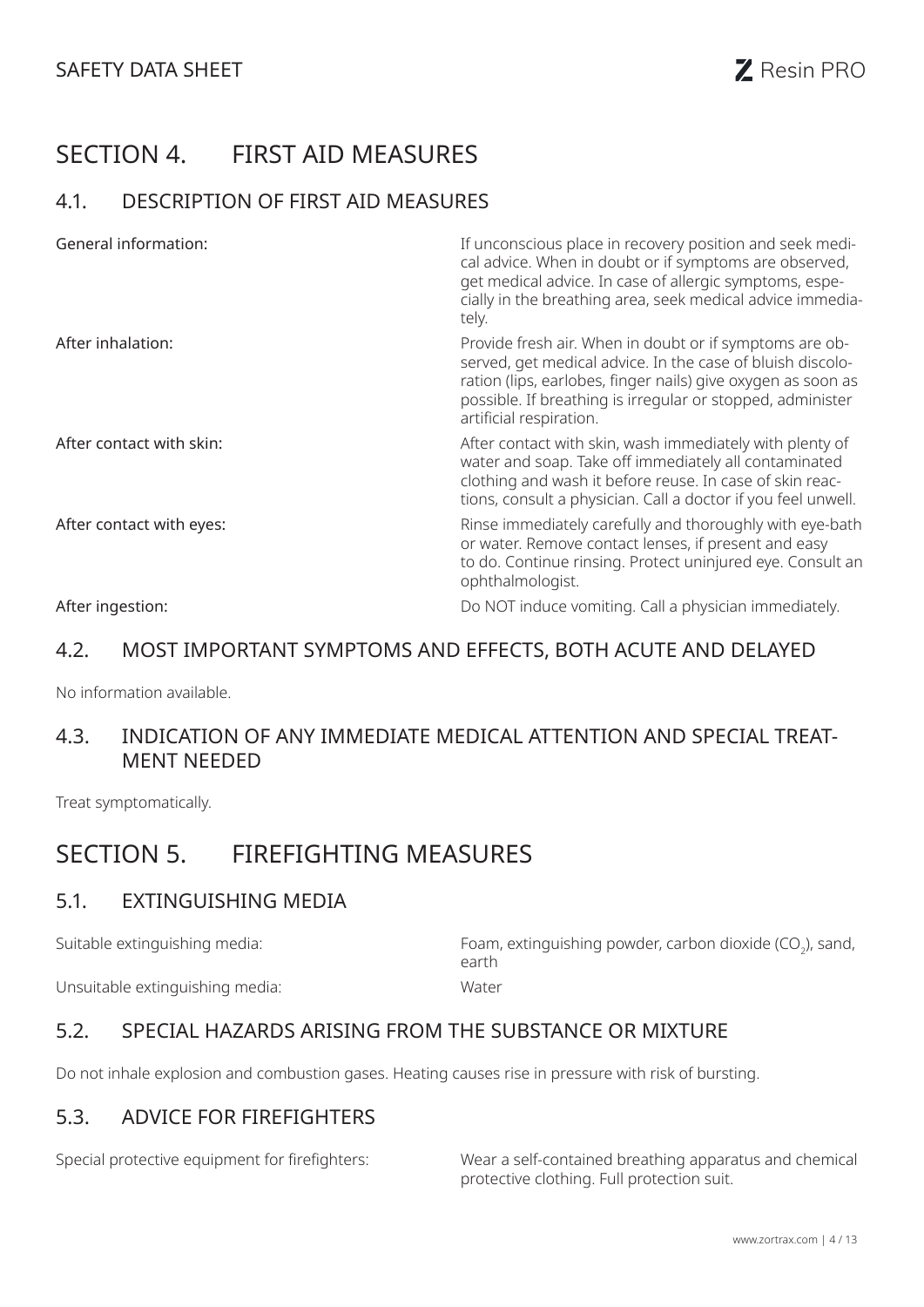Additional information: Collect contaminated fire extinguishing water separately. Do not allow to enter drains or surface water. Move undamaged containers from immediate hazard area if it can be done safely.

# SECTION 6. ACCIDENTAL RELEASE MEASURES

#### 6.1. PERSONAL PRECAUTIONS, PROTECTIVE EQUIPMENT AND EMERGENCY PROCE-DURES

Provide adequate ventilation. Do not breathe gas/fumes/vapour/spray. Avoid contact with skin, eyes and clothes. Use personal protection equipment. Use appropriate respiratory protection.

#### 6.2. ENVIRONMENTAL PRECAUTIONS

Do not allow to enter surface water or drains. Be aware that gases can spread at ground level (heavier than air) and pay attention to the wind direction. In the case of gas escape or of entry into waterways, soil or drains, inform the responsible authorities.

### 6.3. METHODS AND MATERIAL FOR CONTAINMENT AND CLEANING UP

Absorb with liquid-binding material (e.g. sand, diatomaceous earth, acid- or universal binding agents). Treat the recovered material as prescribed in the section on waste disposal.

### 6.4. REFERENCE TO OTHER SECTIONS

Safe handling – SECTION 7 Personal protective equipment – SECTION 8 Waste disposal – SECTION 13

## SECTION 7. HANDLING AND STORAGE

### 7.1. PRECAUTIONS FOR SAFE HANDLING

#### Advice on safe handling

Provide adequate ventilation as well as local exhaust fan at critical locations. Do not breathe gas/fumes/vapour/spray. Avoid contact with skin, eyes and clothes. Use personal protection equipment.

#### Advice on protection against fire and explosion

Keep away from sources of heat (e.g. hot surfaces), sparks and open flames. Heating causes rise in pressure with risk of bursting. Materials soiled with product, such as cleaning rags, tissues and protective clothing, may ignite spontaneously a few hours later.

#### Further information on handling

Never use pressure to empty container.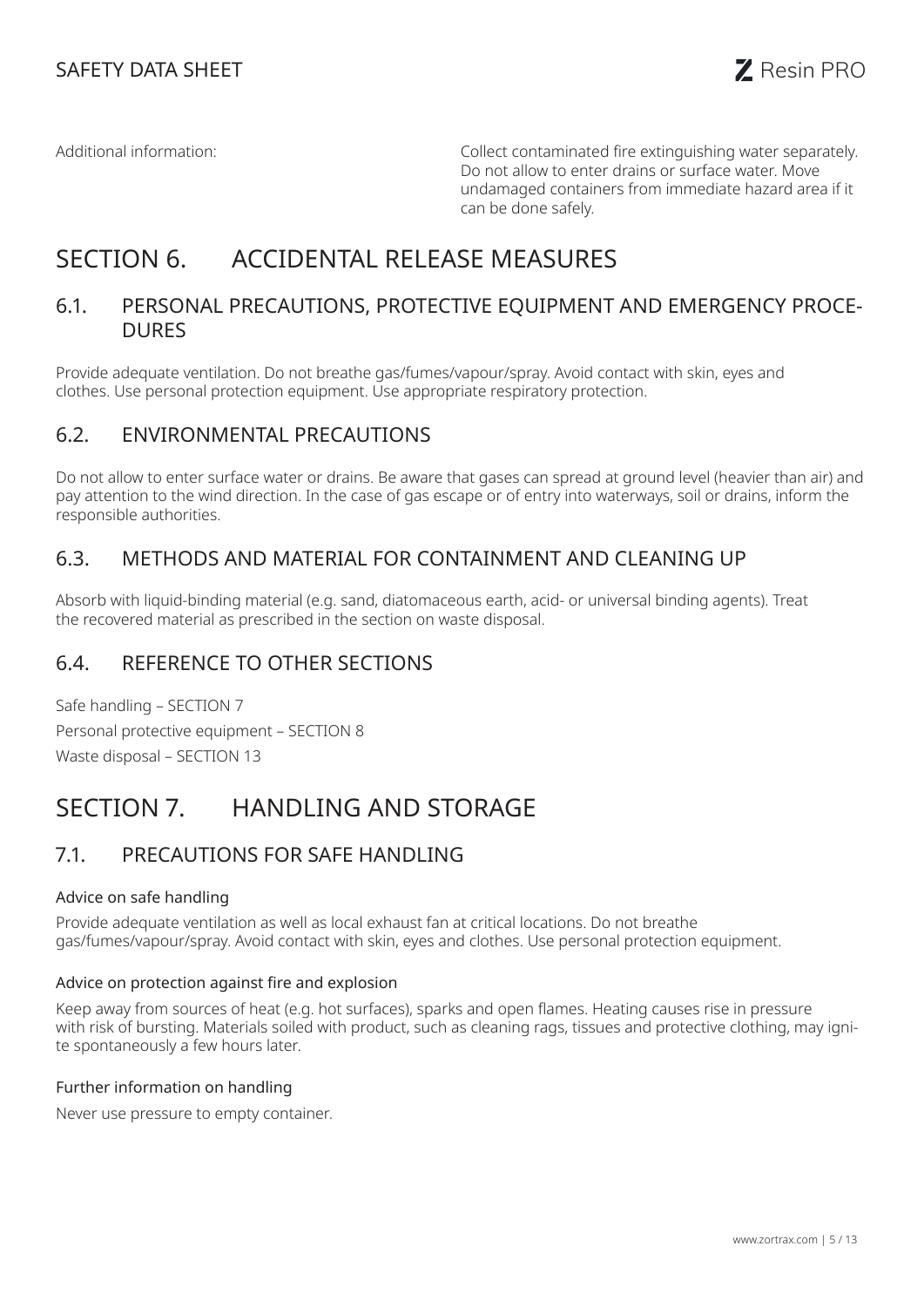## SAFETY DATA SHEET **SAFETY** DATA SHEET



#### 7.2. CONDITIONS FOR SAFE STORAGE, INCLUDING ANY INCOMPATIBILITIES

#### Requirements for storage rooms and vessels

Keep container tightly closed in a cool, well-ventilated place. Keep/Store only in original container. Store in a place accessible by authorized persons only. Keep away from sources of heat (e.g. hot surfaces), sparks and open flames.

#### Advice on storage compatibility

Do not store together with: acids, alkali (lye), strong oxidising agents, inorganic acid chlorides, alkali metals, alkaline earth metals.

#### Further information on storage conditions

Storage temperature: 15 - 25° C [59 - 77° F] Maximum storage period (time): 6 - 9 month(s) Protect against: light, contact with air/oxygen

#### 7.3. SPECIFIC END USE(S)

See SECTION 1.2. For professional use only.

## SECTION 8. EXPOSURE CONTROLS/PERSONAL PROTECTION

#### 8.1. CONTROL PARAMETERS

#### Additional advice on limit values:

To date, no national critical limit values exist.

#### 8.2. EXPOSURE CONTROLS



#### Appropriate engineering controls

Provide adequate ventilation as well as a local exhaust fan at critical locations.

#### Protective and hygiene measures

Remove contaminated, soaked clothing immediately. Draw up and observe a skin protection program. Wash hands and face before breaks and after work and take a shower if necessary . When using do not eat or drink. Do not wear contact lenses. Do not breathe gas/fumes/vapour/spray. Used working clothes should not be worn outside the work area.

#### Eye/face protection

Eye glasses with side protection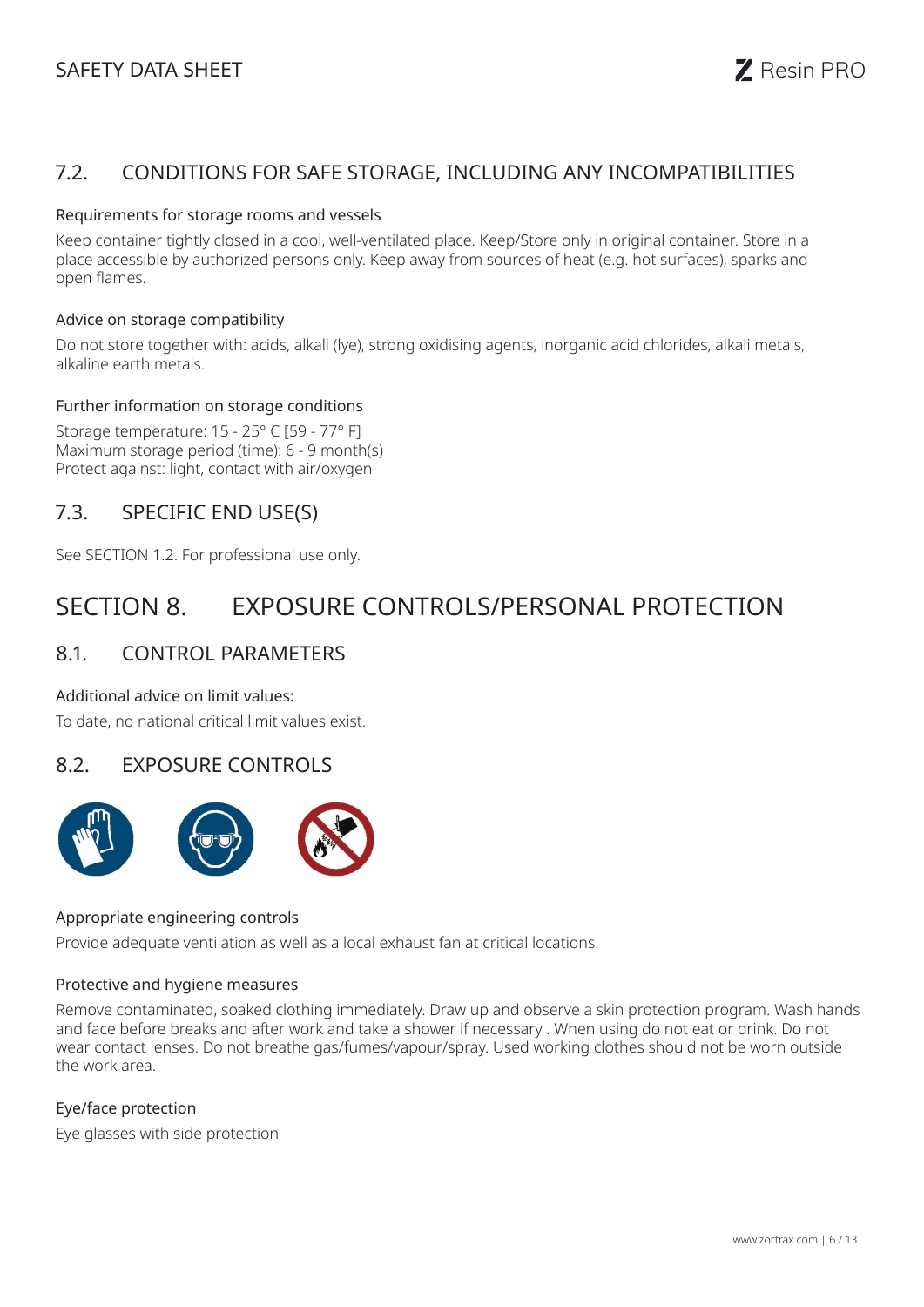

#### Hand protection

Wear protective rubber gloves.

Suitable material: PVC (polyvinyl chloride), CR (polychloroprene, chloroprene rubber)

When working with chemical substances, protective gloves must be worn with the CE-label, including the four control digits. The quality of the protective gloves resistant to chemicals must be chosen as a function of the specific workplace concentration and quantity of hazardous substances. For special purposes, it is recommended to check the resistance to chemicals of the protective gloves mentioned above together with the supplier of these gloves. Breakthrough times and swelling properties of the material must be taken into consideration.

#### Skin protection

Wear suitable protective clothing.

#### Respiratory protection

If technical exhaust or ventilation measures are not possible or insufficient , respiratory protection must be worn.

Half-face mask or quarter facepiece: maximum use concentration for substances with exposure limits:

P1 filter: up to a max. of 4 times the exposure limit.

P2 filter: up to a max. of 10 times the exposure limit. P3 filter: up to a max. of 30 times the exposure limit.

Filtering device (full mask or mouthpiece) with filter: ABEK

#### Environmental exposure controls

Do not allow to enter surface water or drains. Be aware that gases can spread at ground level (heavier than air) and pay attention to the wind direction. In the case of gas escape or of entry into waterways, soil or drains, inform the responsible authorities.

## SECTION 9. PHYSICAL AND CHEMICAL PROPERTIES

### 9.1. INFORMATION ON BASIC PHYSICAL AND CHEMICAL PROPERTIES

| Appearance:                                   |                                                                          |
|-----------------------------------------------|--------------------------------------------------------------------------|
| Physical state:                               | Liquid                                                                   |
| Color:                                        | Various                                                                  |
| Odor:                                         | Characteristic                                                           |
| Odor threshold:                               | Not determined                                                           |
| pH:                                           | Not determined                                                           |
| Melting point/freezing point:                 | Not determined                                                           |
| Initial boiling point and boiling range:      | 145°C [293°F]                                                            |
| Flash point:                                  | $>100^{\circ}$ C [212° F]                                                |
| Evaporation rate:                             | Not determined                                                           |
| Flammability:                                 | Not applicable                                                           |
| Upper/lower flammability or explosive limits: | Lower explosion limits: 1.1 vol. %<br>Upper explosion limits: 6.1 vol. % |
| Vapor pressure:                               | 6.7 hPa at 20° C [68° F]                                                 |
| Vapor density:                                | Not determined                                                           |
| Relative density:                             | 1.1 $q/cm^3$                                                             |
|                                               |                                                                          |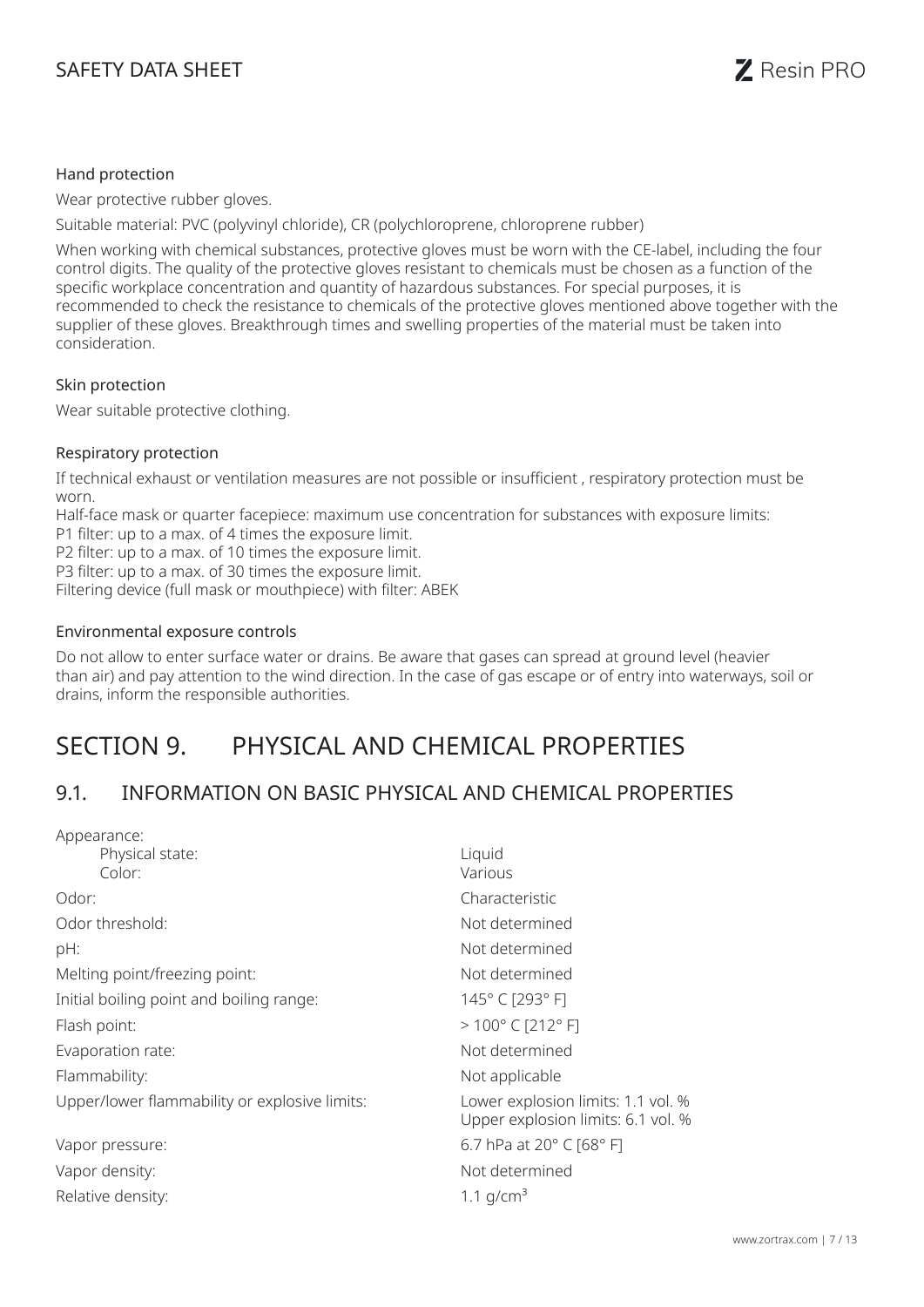## SAFETY DATA SHEET **Resin PRO**



| Solubility:                             | Not determined                                                                                           |
|-----------------------------------------|----------------------------------------------------------------------------------------------------------|
| Partition coefficient: n-octanol/water: | Not determined                                                                                           |
| Auto-ignition temperature:              | 480°C [896°F]                                                                                            |
| Decomposition temperature:              | Not determined                                                                                           |
| Viscosity:                              | 500 - 800 mPa·s (20° C / 68° F)                                                                          |
| Explosive properties:                   | Heating causes rise in pressure with risk of bursting.<br>Danger of polymerisation (Danger of explosion) |
| Oxidizing properties:                   | Not oxidising.                                                                                           |

### 9.2. OTHER INFORMATION

# SECTION 10. STABILITY AND REACTIVITY

#### 10.1. REACTIVITY

-

No hazardous reaction when handled and stored according to provisions.

### 10.2. CHEMICAL STABILITY

The product is chemically stable under recommended conditions of storage, use and temperature.

### 10.3. POSSIBILITY OF HAZARDOUS REACTIONS

Can polymerise exothermically if heated, exposed to air, sunlight or by addition of free radical initiators. Danger of bursting container.

Heating causes rise in pressure with risk of bursting.

Thermal decomposition:

Reacts with: acids, alkali metals, alkaline earth metals, strong oxidising agents.

### 10.4. CONDITIONS TO AVOID

Protect against: light, contact with air/oxygen, heat.

#### 10.5. INCOMPATIBLE MATERIALS

Acids, alkali (lye), alkali metals, alkaline earth metals, strong oxidising agents, inorganic acid chlorides.

#### 10.6. HAZARDOUS DECOMPOSITION PRODUCTS

Thermal decomposition can lead to the escape of irritating gases and vapours.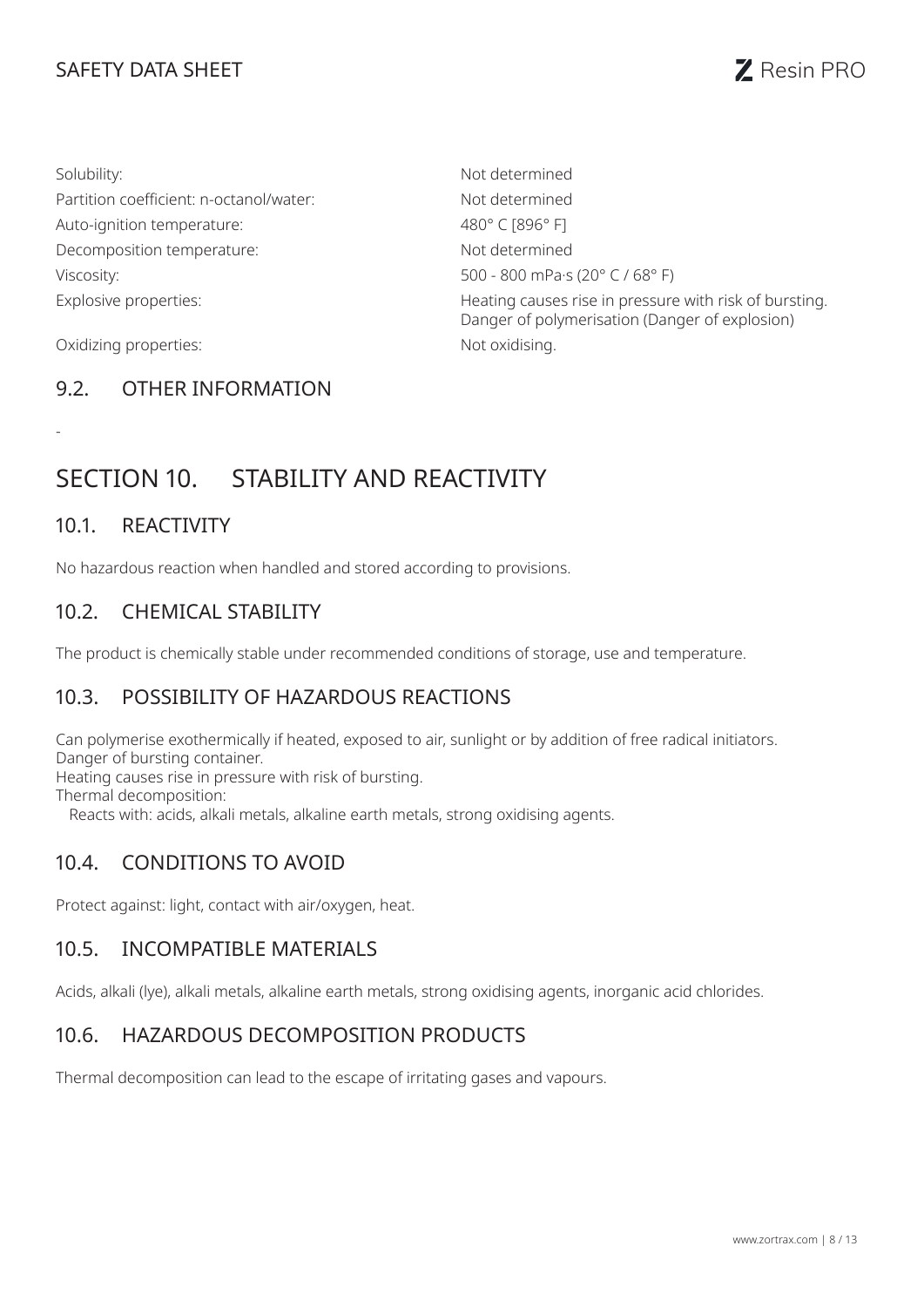# SECTION 11. TOXICOLOGICAL INFORMATION

## 11.1. INFORMATION ON TOXICOLOGICAL EFFECTS

| Acute toxicity:                                                                  |                                  |                                                                                                                                                                                                                                         | met.                            |        | Based on available data, the classification criteria are not                                                        |
|----------------------------------------------------------------------------------|----------------------------------|-----------------------------------------------------------------------------------------------------------------------------------------------------------------------------------------------------------------------------------------|---------------------------------|--------|---------------------------------------------------------------------------------------------------------------------|
| <b>CAS No</b>                                                                    | Chemical name                    |                                                                                                                                                                                                                                         |                                 |        |                                                                                                                     |
|                                                                                  | Exposure route                   | Dose                                                                                                                                                                                                                                    | <b>Species</b>                  | Source | Method                                                                                                              |
| bis[tributyl 4-(methylbenzyl)ammonium] 1,5-naphthalenedisulfonate<br>160236-81-7 |                                  |                                                                                                                                                                                                                                         |                                 |        |                                                                                                                     |
|                                                                                  | oral                             | ATE 500 mg/kg                                                                                                                                                                                                                           |                                 |        |                                                                                                                     |
|                                                                                  | inhalation vapour                | ATE 11 mg/l                                                                                                                                                                                                                             |                                 |        |                                                                                                                     |
|                                                                                  | inhalation aerosol ATE 1,5 mg/l  |                                                                                                                                                                                                                                         |                                 |        |                                                                                                                     |
| Irritation and corrosivity:                                                      |                                  |                                                                                                                                                                                                                                         | Causes skin irritation.         |        |                                                                                                                     |
|                                                                                  |                                  |                                                                                                                                                                                                                                         | Causes serious eye irritation.  |        |                                                                                                                     |
| Sensitising effects:                                                             |                                  | May cause an allergic skin reaction.<br>(N,N'-(2,2-dimethylpropylidene)hexamethylenediamine;<br>hexamethylene diacrylate, hexane-1,6-diol diacrylate;<br>2,2-bis(acryloyloxymethyl)butyl acrylate, trimethylolpropa-<br>ne triacrylate) |                                 |        |                                                                                                                     |
|                                                                                  |                                  |                                                                                                                                                                                                                                         | met.                            |        | Carcinogenic/mutagenic/toxic effects for reproduction: Based on available data, the classification criteria are not |
| STOT-single exposure:                                                            |                                  |                                                                                                                                                                                                                                         | met.                            |        | Based on available data, the classification criteria are not                                                        |
| STOT-repeated exposure:                                                          |                                  |                                                                                                                                                                                                                                         | met.                            |        | Based on available data, the classification criteria are not                                                        |
| Aspiration hazard:                                                               |                                  |                                                                                                                                                                                                                                         | met.                            |        | Based on available data, the classification criteria are not                                                        |
|                                                                                  | Additional information on tests: |                                                                                                                                                                                                                                         | lation (EC) No 1272/2008 [CLP]. |        | The mixture is classified as hazardous according to regu-                                                           |

# SECTION 12. ECOLOGICAL INFORMATION

#### 12.1. TOXICITY

The product is not ecotoxic.

### 12.2. PERSISTENCE AND DEGRADABILITY

The product has not been tested.

#### 12.3. BIOACCUMULATIVE POTENTIAL

The product has not been tested.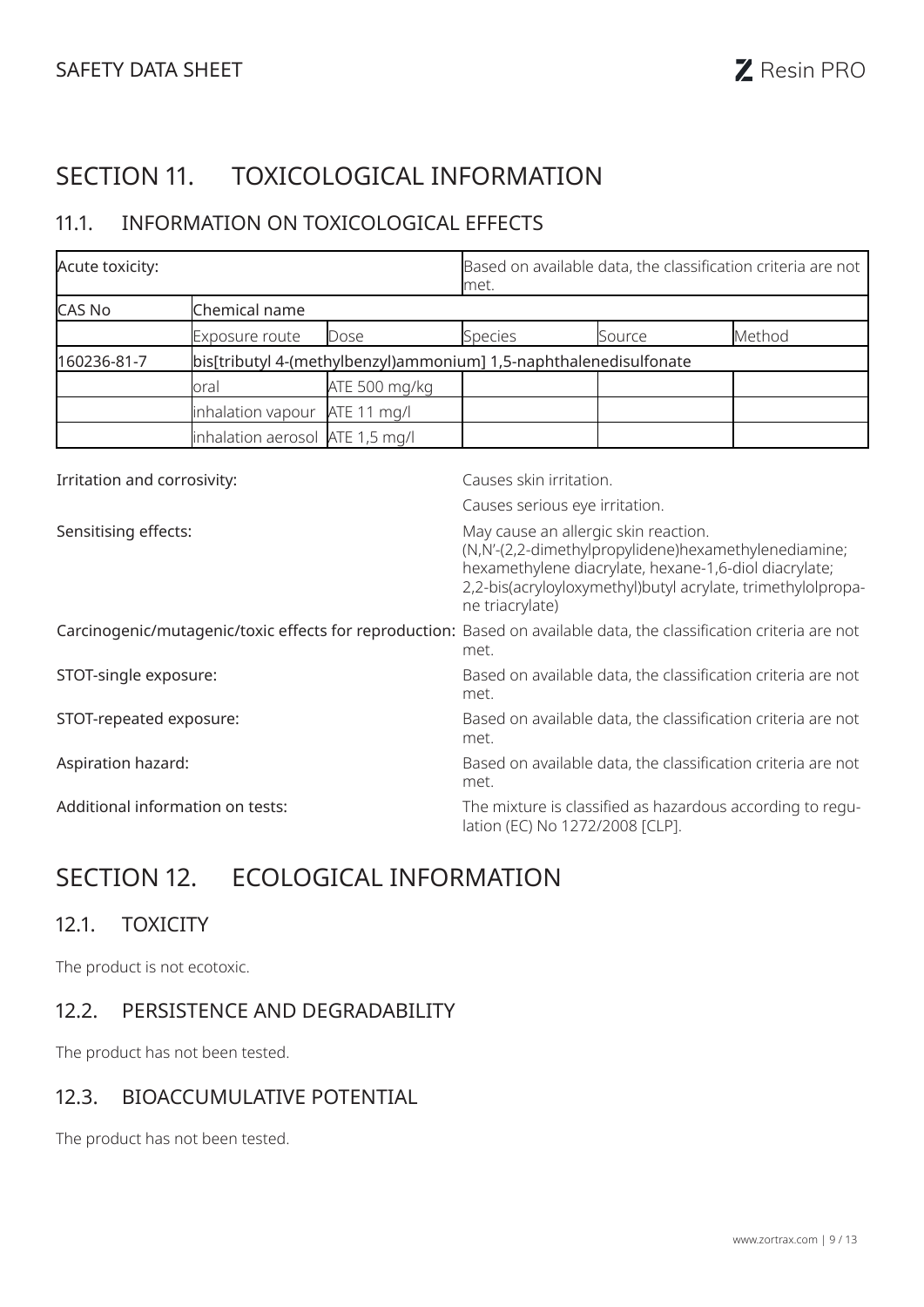

### 12.4. MOBILITY IN SOIL

The product has not been tested.

### 12.5. RESULTS OF PBT AND VPVB ASSESSMENT

The product has not been tested.

### 12.6. OTHER ADVERSE EFFECTS

No information available.

#### Further information:

Do not allow to enter surface water or drains. Do not allow to enter soil/subsoil.

## SECTION 13. DISPOSAL CONSIDERATIONS

### 13.1. WASTE TREATMENT METHODS

#### Advice on disposal:

Do not allow to enter surface water or drains. Do not allow to enter soil/subsoil. Dispose of waste according to applicable legislation.

#### Waste disposal number of waste from residues/unused products:

070208 WASTES FROM ORGANIC CHEMICAL PROCESSES; wastes from the MFSU of plastics, synthetic rubber and man-made fibres; other still bottoms and reaction residues; hazardous waste

#### Waste disposal number of used product:

070208 WASTES FROM ORGANIC CHEMICAL PROCESSES; wastes from the MFSU of plastics, synthetic rubber and man-made fibres; other still bottoms and reaction residues; hazardous waste

#### Contaminated packaging

Non-contaminated packages may be recycled. Handle contaminated packages in the same way as the substance itself.

## SECTION 14. TRANSPORT INFORMATION

### LAND TRANSPORT (ADR/RID)

- 14.1. UN number: The product is not classified as dangerous according to this transport regulation.
- 
- 
- 

14.2. UN proper shipping name: The product is not classified as dangerous according to this transport regulation. 14.3. Transport hazard class(es): The product is not classified as dangerous according to this transport regulation. 14.4. Packing group: The product is not classified as dangerous according to this transport regulation.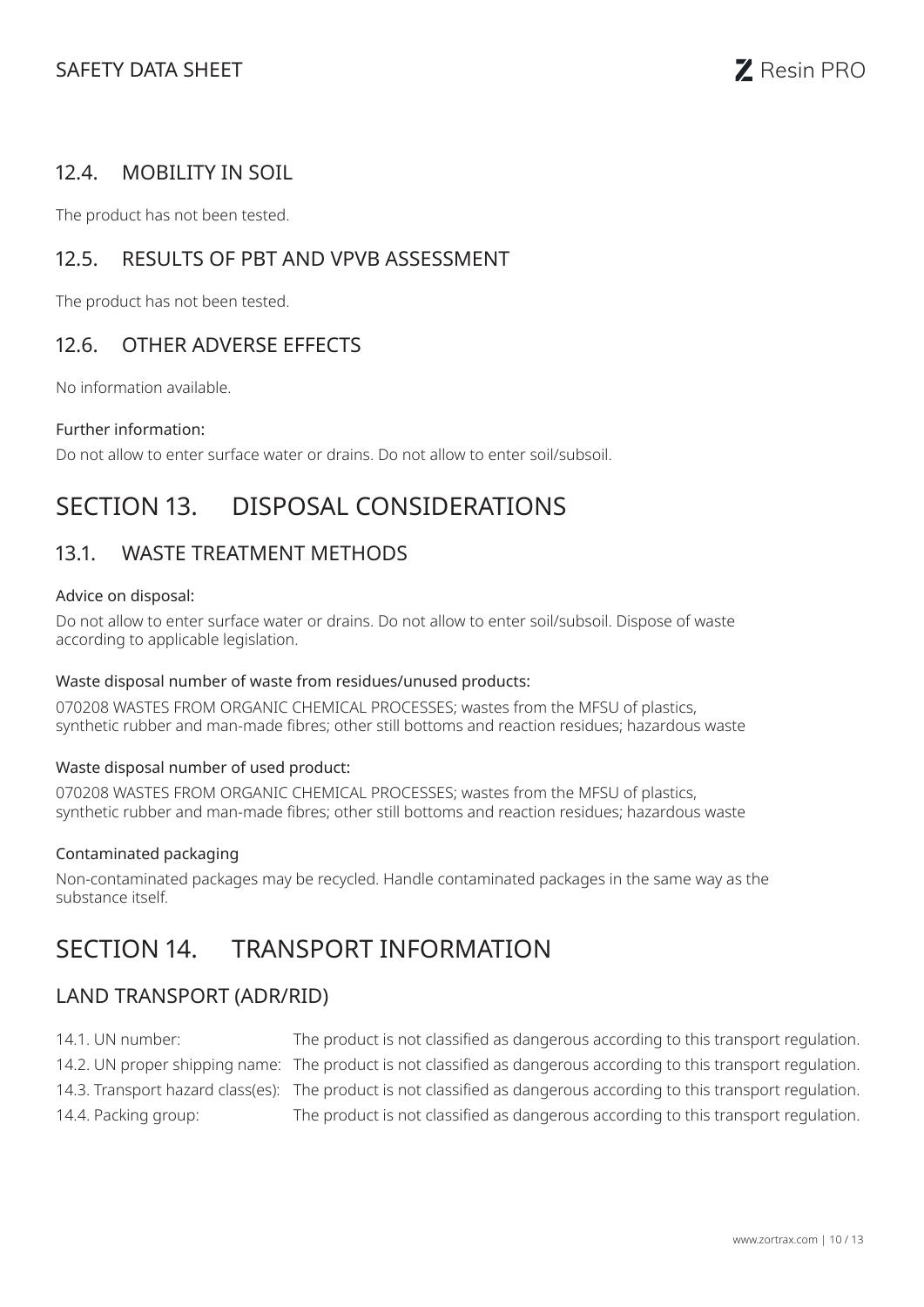

### INLAND WATERWAYS TRANSPORT (ADN)

14.1. UN number: The product is not classified as dangerous according to this transport regulation. 14.2. UN proper shipping name: The product is not classified as dangerous according to this transport regulation. 14.3. Transport hazard class(es): The product is not classified as dangerous according to this transport regulation. 14.4. Packing group: The product is not classified as dangerous according to this transport regulation.

#### MARINE TRANSPORT (IMDG)

14.1. UN number: The product is not classified as dangerous according to this transport regulation. 14.2. UN proper shipping name: The product is not classified as dangerous according to this transport regulation. 14.3. Transport hazard class(es): The product is not classified as dangerous according to this transport regulation. 14.4. Packing group: The product is not classified as dangerous according to this transport regulation.

#### AIR TRANSPORT (ICAO-TI/IATA-DGR)

14.1. UN number: The product is not classified as dangerous according to this transport regulation. 14.2. UN proper shipping name: The product is not classified as dangerous according to this transport regulation. 14.3. Transport hazard class(es): The product is not classified as dangerous according to this transport regulation. 14.4. Packing group: The product is not classified as dangerous according to this transport regulation.

#### 14.5. ENVIRONMENTAL HAZARDS

Environmentally hazardous: No

#### 14.6. SPECIAL PRECAUTIONS FOR USER

No information available.

#### 14.7. TRANSPORT IN BULK ACCORDING TO ANNEX II OF MARPOL AND THE IBC CODE

Not applicable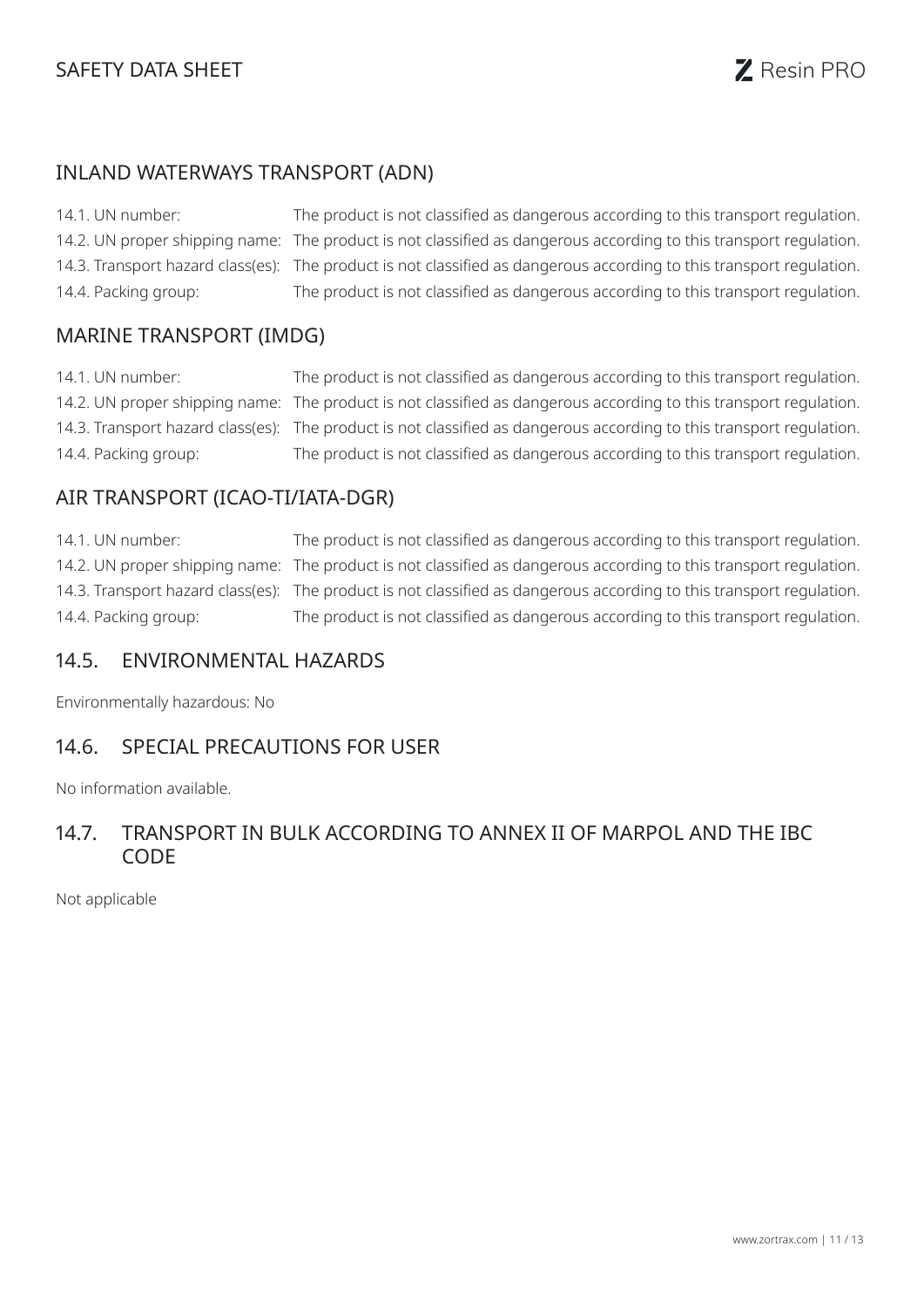# SECTION 15. REGULATORY INFORMATION

### 15.1. SAFETY, HEALTH AND ENVIRONMENTAL REGULATIONS/LEGISLATION SPECIFIC FOR THE SUBSTANCE OR MIXTURE

#### EU regulatory information:

| Restrictions on use (REACH, annex XVII): Entry 3: | methyl acetoacetate; hexamethylene diacrylate, hexa-<br>ne-1,6-diol diacrylate; 2,2-bis(acryloyloxymethyl)butyl<br>acrylate, trimethylolpropane triacrylate |
|---------------------------------------------------|-------------------------------------------------------------------------------------------------------------------------------------------------------------|
| Information according to 2012/18/EU (SEVESO III): | Not subject to 2012/18/EU (SEVESO III)                                                                                                                      |
| National regulatory information:                  |                                                                                                                                                             |
| Employment restrictions:                          | Observe restrictions to employment of juveniles accor-<br>ding to the Directive 94/33/EC on the protection of young<br>people at work.                      |
| Water contamination class (D):                    | 2 - clearly water contaminating                                                                                                                             |
| Skin sensitization:                               | Causes allergic and hypersensitivity reactions.                                                                                                             |

### 15.2. CHEMICAL SAFETY ASSESSMENT

Chemical safety assessments for substances in this mixture were not carried out.

# SECTION 16. OTHER INFORMATION

#### Abbreviations and acronyms:

ADR: Accord européen sur le transport des marchandises dangereuses par Route (European Agreement concerning the International Carriage of Dangerous Goods by Road ) IMDG: International Maritime Code for Dangerous Goods IATA: International Air Transport Association GHS: Globally Harmonized System of Classification and Labelling of Chemicals EINECS: European Inventory of Existing Commercial Chemical Substances ELINCS: European List of Notified Chemical Substances CAS: CAS Registry Number LC50: Lethal concentration, 50% LD50: Lethal dose, 50%